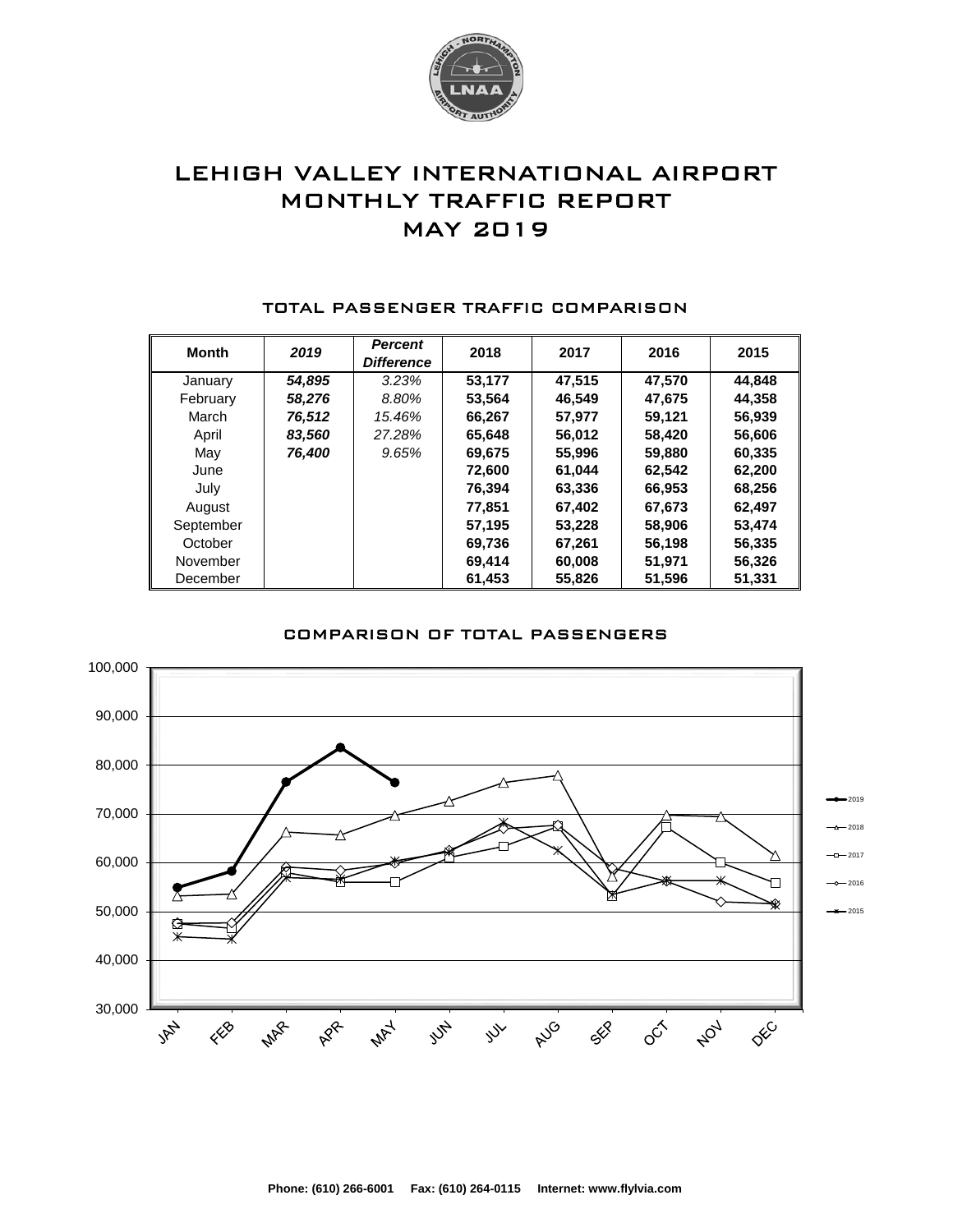## LEHIGH VALLEY INTERNATIONAL AIRPORT (ABE) MONTHLY TRAFFIC REPORT MAY 2019

|                           |                         |            | <b>MAY</b> |                               |                                     | YEAR-TO-DATE |            |                               |                                     |  |
|---------------------------|-------------------------|------------|------------|-------------------------------|-------------------------------------|--------------|------------|-------------------------------|-------------------------------------|--|
|                           |                         | 2019       | 2018       | <b>Increase</b><br>(Decrease) | <b>Percent</b><br><b>Difference</b> | 2019         | 2018       | <b>Increase</b><br>(Decrease) | <b>Percent</b><br><b>Difference</b> |  |
| <b>MAJOR AIRLINES:</b>    |                         |            |            |                               |                                     |              |            |                               |                                     |  |
| Passengers                |                         |            |            |                               |                                     |              |            |                               |                                     |  |
|                           | Enplaned                | 731        | 2,744      | (2,013)                       | $-73.36\%$                          | 11,858       | 14,205     | (2, 347)                      | $-16.52%$                           |  |
|                           | Deplaned                | 632        | 2,850      | (2,218)                       | $-77.82%$                           | 11,136       | 13,678     | (2,542)                       | $-18.58%$                           |  |
|                           | Sub-total               | 1,363      | 5,594      | (4,231)                       | $-75.63%$                           | 22,994       | 27,883     | (4,889)                       | $-17.53%$                           |  |
| <b>REGIONAL AIRLINES:</b> |                         |            |            |                               |                                     |              |            |                               |                                     |  |
| Passengers                |                         | 37,348     |            |                               | 17.33%                              |              | 140,982    |                               | 16.50%                              |  |
|                           | Enplaned                |            | 31,832     | 5,516                         |                                     | 164,237      |            | 23,255                        |                                     |  |
|                           | Deplaned                | 37,689     | 32,249     | 5,440                         | 16.87%                              | 162,412      | 139,466    | 22,946                        | 16.45%                              |  |
|                           | Sub-total               | 75,037     | 64,081     | 10,956                        | 17.10%                              | 326,649      | 280,448    | 46,201                        | 16.47%                              |  |
|                           | <b>TOTAL PASSENGERS</b> | 76,400     | 69,675     | 6,725                         | 9.65%                               | 349,643      | 308,331    | 41,312                        | 13.40%                              |  |
|                           |                         |            |            |                               |                                     |              |            |                               |                                     |  |
| CARGO:                    | Enplaned                | 7,399,740  | 9,081,103  | (1,681,363)                   | $-18.51%$                           | 40,294,904   | 40,637,157 | (342, 253)                    | $-0.84%$                            |  |
|                           | Deplaned                | 6,620,912  | 8,880,473  | (2,259,561)                   | $-25.44%$                           | 30,861,957   | 39,299,739 | (8,437,782)                   | $-21.47%$                           |  |
|                           | <b>TOTAL CARGO</b>      | 14,020,652 | 17,961,576 | (3,940,924)                   | $-21.94%$                           | 71,156,861   | 79,936,896 | (8,780,035)                   | $-10.98%$                           |  |
|                           |                         |            |            |                               |                                     |              |            |                               |                                     |  |
| <b>CUSTOMS:</b>           | Entries                 | 15         | 18         | (3)                           | $-16.67%$                           | 76           | 68         | 8                             | 11.76%                              |  |

### MONTHLY AIRCRAFT ACTIVITY

The FEDERAL AVIATION ADMINISTRATION AIR TRAFFIC CONTROL TOWER at LVIA recorded the following aircraft take-offs and landings for the month:

 $\overline{\phantom{0}}$ 

|                          | <b>MAY</b> |       |                 |                   |  | YEAR-TO-DATE |        |                 |                   |  |  |
|--------------------------|------------|-------|-----------------|-------------------|--|--------------|--------|-----------------|-------------------|--|--|
|                          |            |       | <b>Increase</b> | <b>Percent</b>    |  |              |        | <b>Increase</b> | <b>Percent</b>    |  |  |
|                          | 2019       | 2018  | (Decrease)      | <b>Difference</b> |  | 2019         | 2018   | (Decrease)      | <b>Difference</b> |  |  |
| Major Airlines           | 976        | 952   | 24              | 2.52%             |  | 4,409        | 4,200  | 209             | 4.98%             |  |  |
| <b>Regional Airlines</b> | 756        | 760   | (4)             | $-0.53\%$         |  | 3,689        | 3,454  | 235             | 6.80%             |  |  |
| <b>General Aviation</b>  | 2,588      | 2,405 | 183             | $7.61\%$          |  | 10,834       | 9,587  | 1,247           | 13.01%            |  |  |
| Military                 | 34         | 56    | (22)            | $-39.29%$         |  | 185          | 267    | (82)            | $-30.71\%$        |  |  |
| <b>Total Itinerant</b>   | 4,354      | 4.173 | 181             | $4.34\%$          |  | 19.117       | 17.508 | 1.609           | $9.19\%$          |  |  |
| <b>Total Local</b>       | 3.365      | 2,572 | 793             | 30.83%            |  | 14,215       | 11.046 | 3,169           | 28.69%            |  |  |
| <b>TOTAL OPERATIONS</b>  | 7,719      | 6,745 | 974             | 14.44%            |  | 33,332       | 28,554 | 4,778           | <b>16.73%</b>     |  |  |